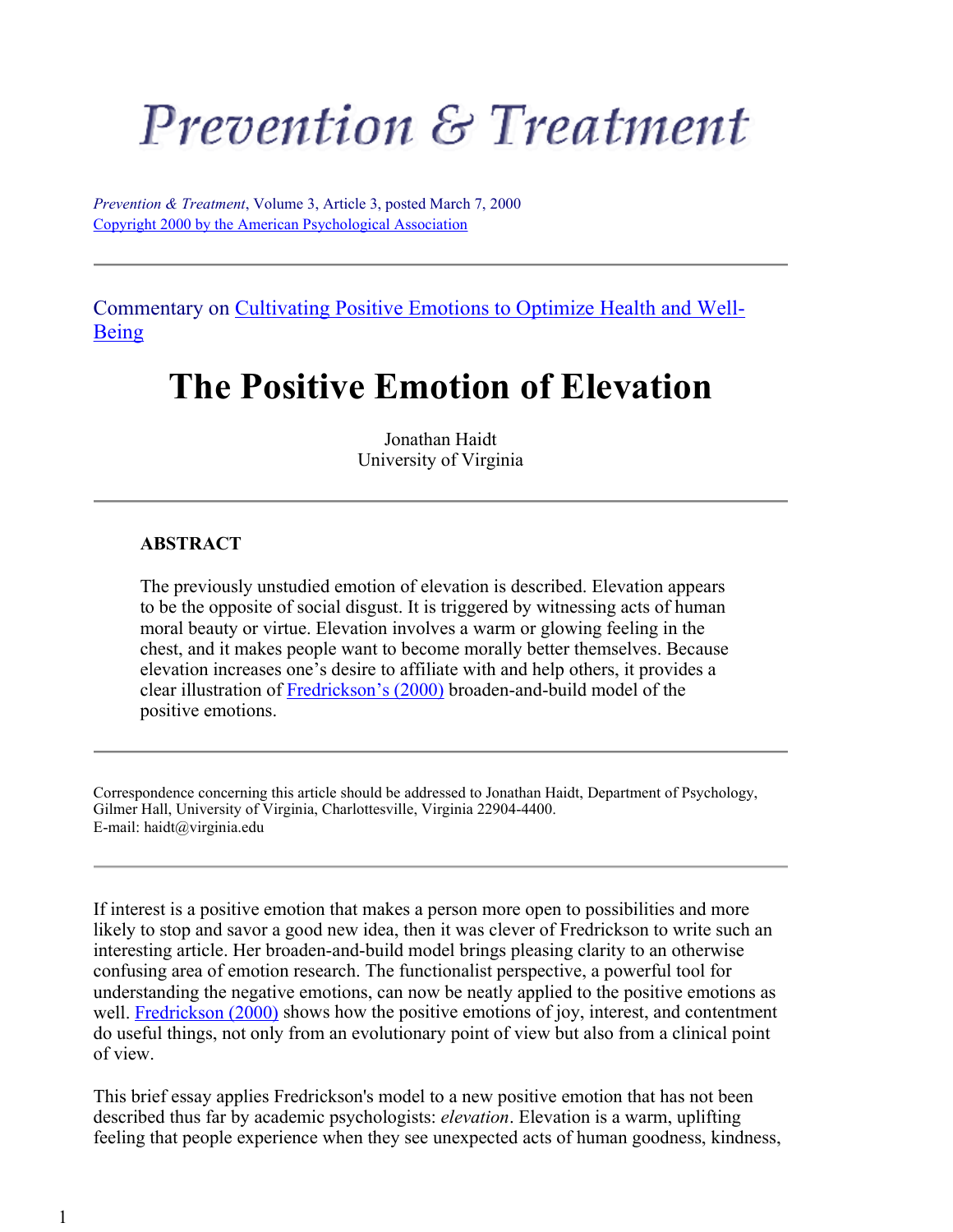and compassion (Haidt, Algoe, Meijer, Tam, & Chandler, 2000). It makes a person want to help others and to become a better person himself or herself. Elevation makes sense when viewed through Fredrickson's broaden-and-build model.

My prior research with Paul Rozin and Clark McCauley focused on the negative emotion of disgust (Haidt, McCauley, & Rozin, 1994; Rozin, Haidt, & McCauley, 1993). Disgust is a puzzling emotion — a response to elicitors as diverse as cockroaches, incest, and greed. The disgust response to objects that spread bacterial contamination (e.g., feces, cockroaches, corpses) is easy to understand as an evolutionary adaptation for an omnivorous species. But why is disgust so often felt toward social behaviors? So far, the best way to make sense of this extension into social space, which happens across cultures as well (Haidt, Rozin, McCauley, & Imada, 1997), is to posit that human cultures generally order their social space in terms of a vertical dimension, running from God and moral perfection above to demons, devils, and moral evil below. Human beings are generally seen as being precariously suspended somewhere in the middle of this vertical dimension, capable of rising to godly sainthood or falling to bestiality or "subhuman" behavior. The medieval *scala natura* and the Hindu notion of reincarnation at higher or lower levels, depending on one's actions in life, illustrate this vertical dimension. Social disgust can then be understood as the emotional reaction people have to witnessing others moving "down," or exhibiting their lower, baser, less Godlike nature. Human beings feel revolted by moral depravity, and this revulsion has some overlap, and also some difference, with the revulsion they feel toward rotten food and cockroaches.

But if this powerful negative emotion can be triggered by seeing people move down on the vertical dimension, then what happens when one sees people move "up"? Is there a corresponding positive emotion triggered by seeing people manifesting their higher, better, more saintly nature?

#### **The Emotion of Elevation**

Preliminary evidence suggests that there is such an emotion (Haidt et al., 2000). We asked people to write in detail about five situations that seemed likely to produce positive emotions. We then asked specific questions about bodily changes, thoughts, and action tendencies or motivations. In one condition, participants were asked to write about "a specific time when you saw a manifestation of humanity's 'higher' or 'better' nature." The stories told in response were often moving and beautiful. To understand the participants' responses, the same kind of analysis that Fredrickson (2000) applies to joy, interest, and contentment can be applied: it is possible to examine (a) the circumstances that elicit the emotion, (b) the changes in the momentary thought–action repertoire, and (c) the consequences or outcomes of these changes.

### *Circumstances That Cause Elevation*

In our research (Haidt et al., 2000), the most commonly cited circumstances that caused elevation involved seeing someone else give help or aid to a person who was poor or sick, or stranded in a difficult situation. A particularly powerful and detailed case captures the flavor of these situations: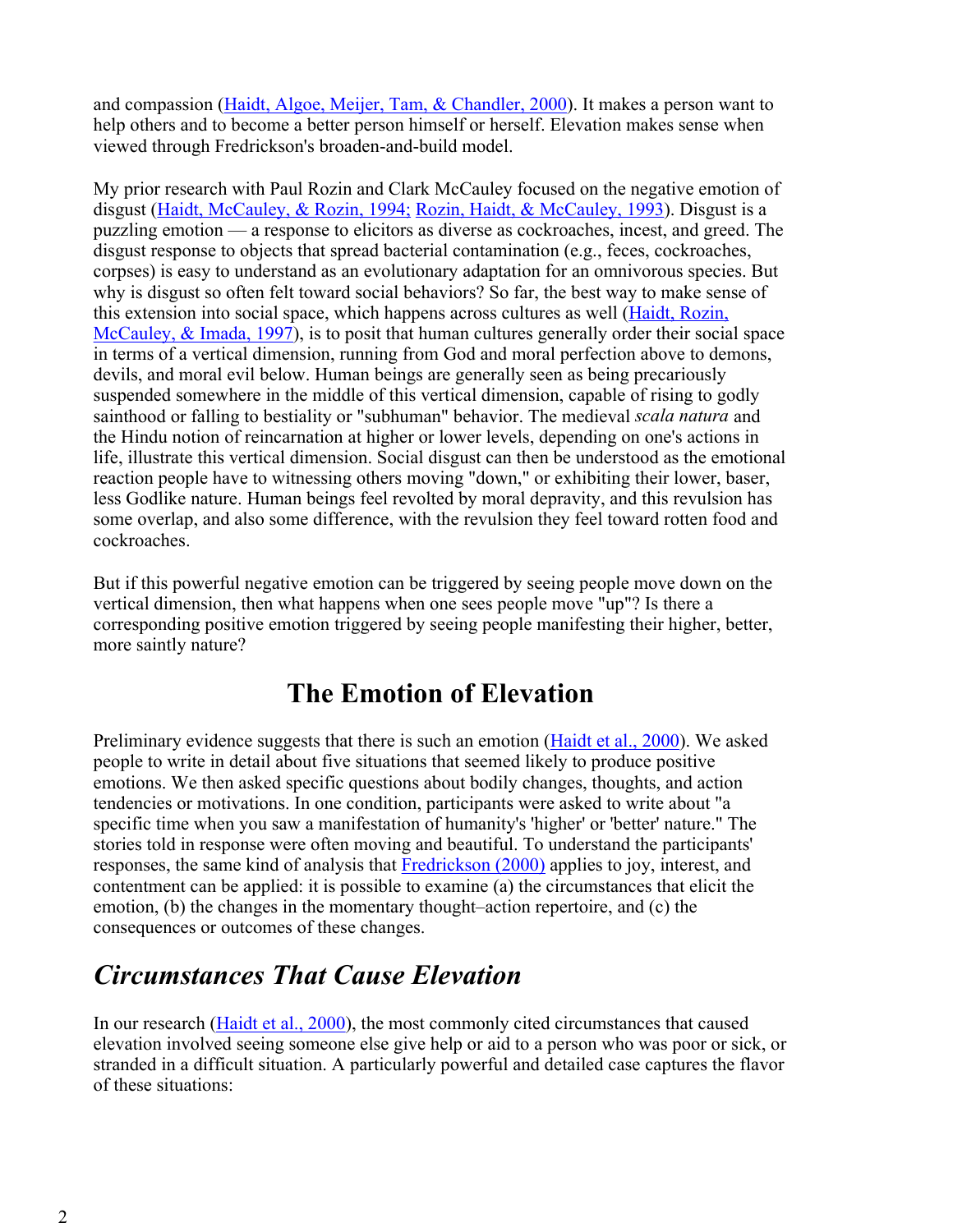Myself and 3 guys from my church were going home from volunteering our services at the salvation army that morning. It had been snowing since the night before and the snow was a thick blanket on the ground. As we were driving through a neighborhood near where I lived I saw an elderly woman with a shovel in her driveway. I did not think much of it, when one of the guys in the back asked the driver to let him off here. The driver had not been paying much attention so he ended up circling back around towards the lady's home. I had assumed that this guy just wanted to save the driver some effort and walk the short distance to his home (although I was clueless as to where he lived). But when I saw him jump out of the back seat and approach the lady, my mouth dropped in shock as I realized that he was offering to shovel her walk for her.

#### *Changes in the Thought–Action Repertoire*

When participants saw unexpected acts of goodness, they commonly described themselves as being surprised, stunned, and emotionally moved. Their descriptions imply that cognitive structures were changing under the surface — changing their views about humanity in a more optimistic way and triggering more prosocial goals for themselves. When asked "Did the feeling give you any inclination toward doing something?," the most common response was to describe generalized desires to help others and to become a better person. Several participants described the kind of openness and urge to be playful that Fredrickson ascribes to joy. The woman who wrote about the snow-shoveling episode above also wrote,

I felt like jumping out of the car and hugging this guy. I felt like singing and running, or skipping and laughing. Just being active. I felt like saying nice things about people. Writing a beautiful poem or love song. Playing in the snow like a child. Telling everybody about his deed.

A common theme in most of the narratives is a social focus — a desire to be with, love, and help other people.

### *Consequences of These Changes*

The social and prosocial orientation produced by these feelings appears to have potentially life-altering effects. One participant described how moved he was when so many people came to visit and support his family while his grandfather was dying. He said that he still has these feelings 7 years later and that these feelings influenced his decision to become a doctor. Feelings of elevation seem particularly capable of fostering love, admiration, and a desire for closer affiliation with the doer of the good deed. The woman in the snowshoveling incident wrote,

My spirit was lifted even higher than it already was. I was joyous, happy, smiling, energized. I went home and gushed about it to my suite-mates, who clutched at their hearts. And, although I have never seen this guy as more than just a friend, I felt a hint of romantic feeling for him at this moment.

Love and a desire for affiliation appears to be a common human response to witnessing saints and saintly deeds, or even to hearing about them second hand. If disgust is a negative emotion that strengthens ego boundaries and defenses against a morally reprehensible other,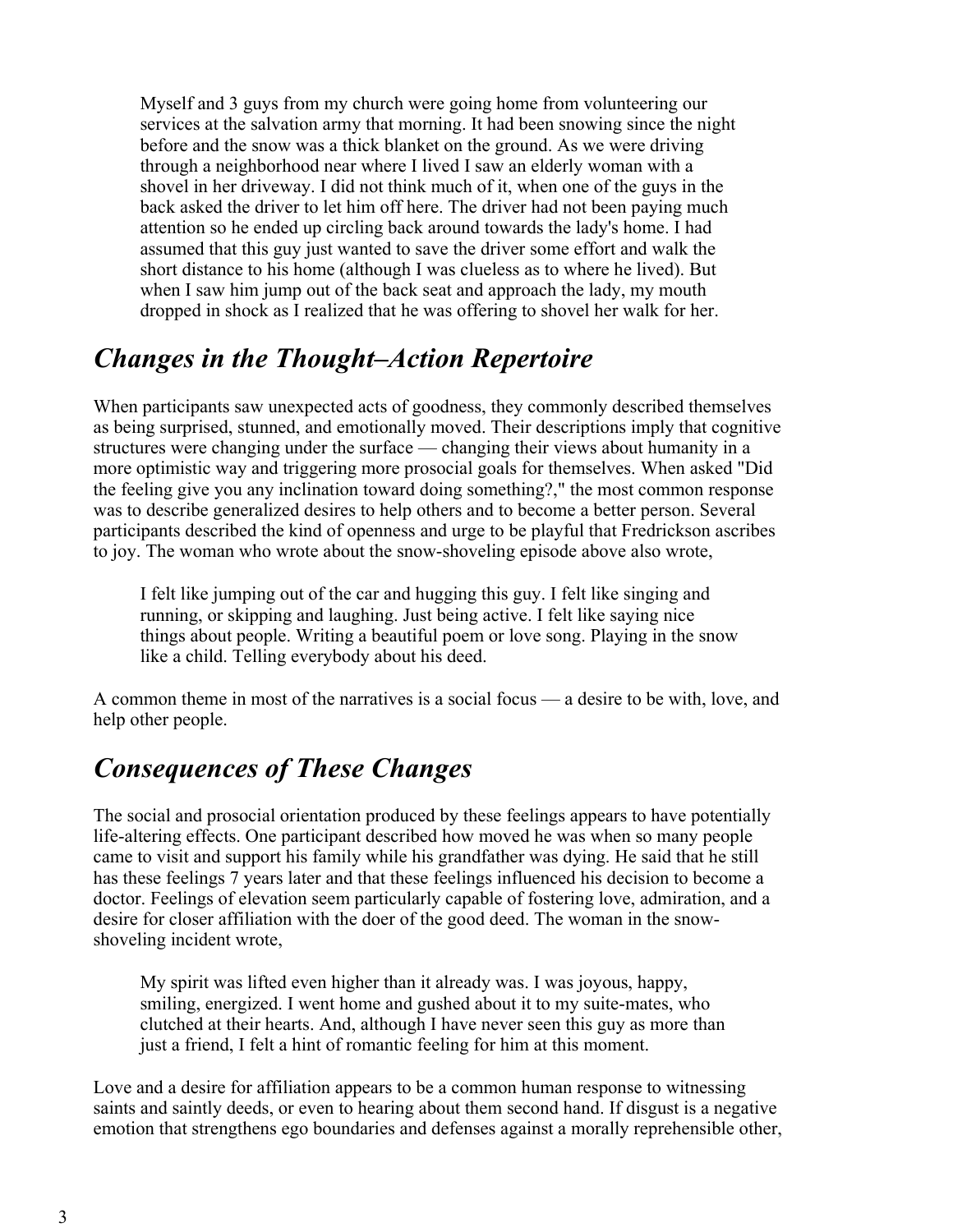then elevation is its opposite — a desire to affiliate with those who are morally admirable.

A second study confirmed this general portrait of elevation (Haidt et al., 2000). This second study induced elevation experiences in the laboratory by showing one group of participants selections from a documentary on the life of Mother Teresa. Control groups were shown other videos, including a comedy and an interesting but nonemotional documentary. Compared to participants who watched the control videos, participants who watched the elevating video clip reported feeling more loving and inspired, they more strongly wanted to perform prosocial and affiliative actions, and they were more likely to actually volunteer to work at a humanitarian charity organization.

#### **Elevation Broadens and Builds**

Elevation appears to fit well with Fredrickson's (2000) broaden-and-build model. For an observer, seeing others do unselfish good deeds creates no threat requiring immediate or specific action. Rather, it signals the presence of an altruist, a good candidate for cooperation and affiliation (Frank, 1987). Witnessing good deeds changes the thought–action repertoire, triggering love, admiration, and affection for the altruist and making affiliative behavior more likely. Fredrickson describes the benefits to the individual of experiencing positive emotions, and elevation may indeed confer such individual benefits (e.g., the energy and playfulness of the woman in the above example). However, elevation is particularly interesting because of its power to spread, thereby potentially improving entire communities. If elevation increases the likelihood that a witness to good deeds will soon become a doer of good deeds, then elevation sets up the possibility for the same sort of "upward spiral" for a group that Fredrickson (2000) describes for the individual. If frequent bad deeds trigger social disgust, cynicism, and hostility toward one's peers, then frequent good deeds may have a type of social undoing effect, raising the level of compassion, love, and harmony in an entire society. Efforts to promote and publicize altruism may therefore have widespread and cost-effective results.

The positive emotions may indeed be powerful and understudied mechanisms for the improvement of human health and well-being. Fredrickson has helped us to see their potential.

#### **References**

Frank, R. (1988). *Passions within reason: The strategic role of the emotions.* New York: Norton.

Fredrickson, B. L. (2000). Cultivating positive emotions to optimize health and well-being. *Prevention and Treatment, 3,* Article 1. Available on the World Wide Web: http://journals.apa.org/prevention/volume3/pre0030001a.html.

Haidt, J., Algoe, S., Meijer, Z., Tam, A., & Chandler, E. C. (2000). *The elevation-altruism hypothesis: Evidence for a new prosocial emotion.* Unpublished manuscript, University of Virginia, Charlottesville.

Haidt, J., McCauley, C., & Rozin, P. (1994). Individual differences in sensitivity to disgust: A scale sampling seven domains of disgust elicitors. *Personality and Individual Differences,*